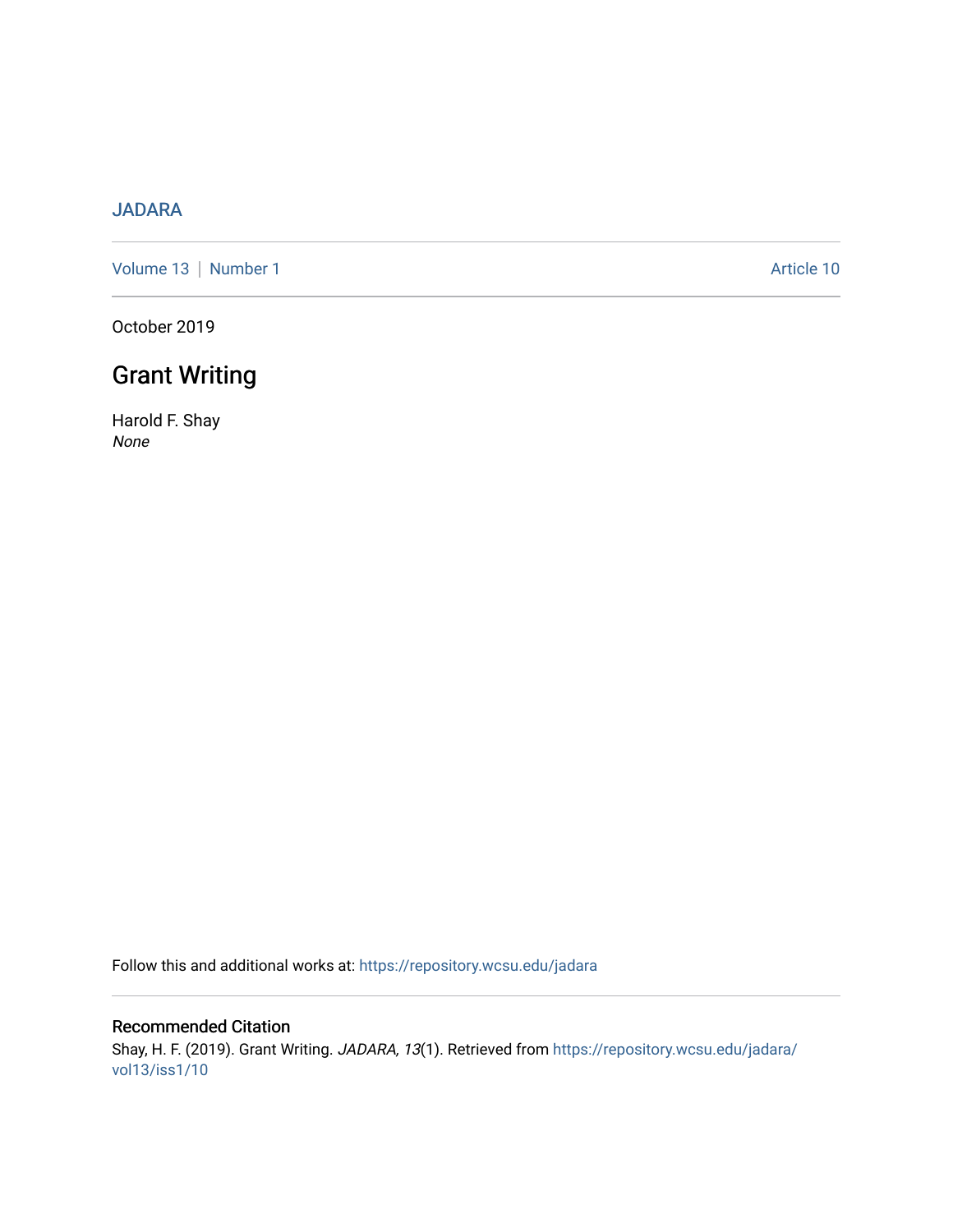## GRANT WRITING

Harold F. Shay

This is a session concerned with preparing requests for Federal grants and other types of Federal assistance. We will try to make some suggestions about ways to learn about available Federal grant resources and how to prepare ap plications for grant assistance.

As you may know, my own experience is in the management of the rehabilitation training grant program which is only one of the many different discretionary grant programs autho rized under the Rehabilitation Act of 1973 and available from the Rehabilitation Services Ad ministration. Much of what I will be suggesting is impressionistic, therefore, and based on my own experience with the program with which I am most familiar. I am not an expert in other areas of Rehabilitation Services Administra tion discretionary grant programming nor am I fully familiar with programs administered elsewhere in the Department of Health, Educa tion, and Welfare. I strongly suspect nonethe less that most of my impressions concerning application preparation would be shared by Federal reviewers in other offices since the responsibilities for application review are relatively standard.

Basically, in approaching the world of Federal grant support, it seems most important for potential applicants to: (1) develop the con fidence that they really can sort through the variety of Federal programs available and identify those programs most appropriate to their own needs; (2) learn the language regular ly used in Federal grants and contract manage ment; and (3) follow the instructions provided by each Federal office to potential applicants for grant assistance.

The *first* step for potential applicants is learning how to get access to information con cerning the availability of program funds and the appropriateness of the funds for meeting different established needs. In this regard, both written materials and personal contacts are available.

A basic and essential published resource, of course, is the Catalogue of Federal Domestic Assistance which provides in outline form a comprehensive description of each Federal grant program. For each discretionary grant program the Catalogue identifies the adminstering Federal agency, the authorizing legislation, the program objectives, the types of assistance available, the uses to which grant funds are put, the eligibility requirements for applicants for grant funds, a general descrip tion of the application review and grant award process, the names of other available informa tion describing the program such as the regula tions and guidelines and, what frequently seems the most important, the name of a con tact person at the Federal agency responsible for the grant program.

Since the Catalogue can only be expected to provide general descriptive information, it often may be necessary for potential applicants to follow through on this lead and get in touch directly with the designated Federal contact person for more specific information. With ex perience one learns that some Federal representatives are more helpful than others, and some are more knowledgeable. An appli cant should nonetheless feel perfectly free to

1

Mr. Shay is Director of the Division of Manpower Development, Rehabilitation Services Administration.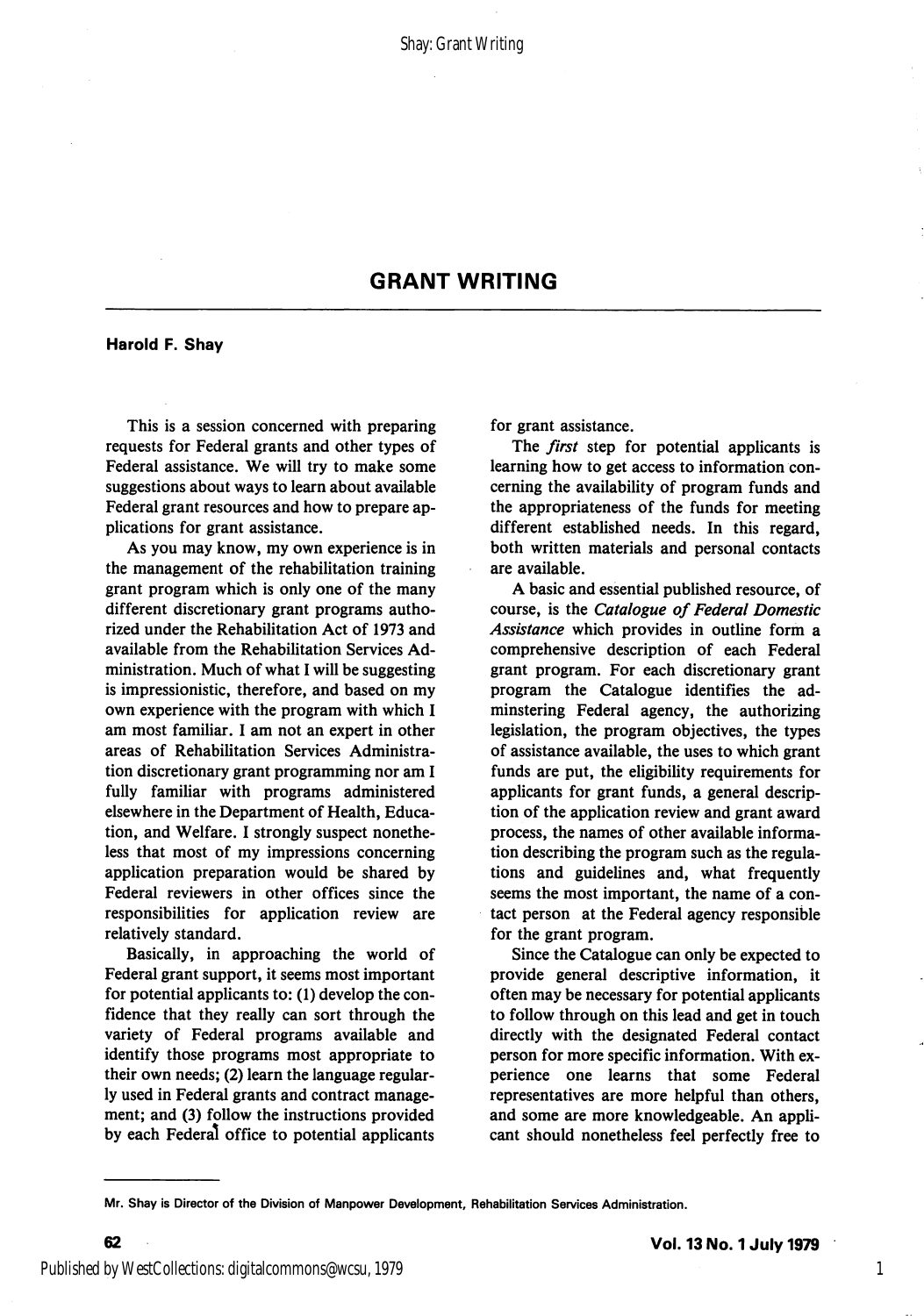#### GRANT WRITING

contact Central Office or Regional Office Federal agency personnel as much as necessary to ensure that his questions have been answered sufficiently to enable him to deter mine whether he wishes to take the risks in volved in submitting an application. Developing a working relationship with the Federal contact person can assist tremendously in reducing confusion about technical aspects of each program.

While the Catalogue of Federal Domestic Assistance provides general background infor mation about grant programs, for the past few years the Federal Register has been used to announce very specific information about the competition for Federal grant funds. Under this procedure a Notice is published announc ing the competition for grant funds under a specific program and ensuring that each poten tial applicant throughout the country has an equal opportunity to participate in the com petition. Grant decisions are made within an open and structured system of competition and the Federal Register Notice is used to describe the terms under which the competition is to be conducted. The Federal Register Notice should therefore be read very carefully because in so doing the applicant will learn whether the pro gram is appropriate to his needs and whether it is worth his time to apply.

Any Notice covering a Rehabilitation Ser vices Administration program, for example, will start with a description of the purpose of the program. The Federal Register Notice will also identify eligible applicants and indicate the total amount of funding which is available. To be helpful, a Notice should indicate the amount of funds which has actually been ap propriated and how much of this amount is earmarked for continuation grant costs. In this way, the amount of funding clearly available for competitive applications will be known.

Each Notice is also expected to identify pro gram priorities. In some Federal grant pro grams, applications are reviewed only if they fall under one of the established priorities listed in the Federal Register, In other cases, applications not falling under established priorities will be reviewed and funded only after decisions have been made about applica

tions submitted under designated priority areas. In general, however, it is best for an ap plicant to submit an application which does in fact respond to one of the specific priorities defined in the Federal Register Notice.

The Federal Register Notice also indicates the extent of grantee participation in the costs of the project which is generally expected. The application submittal procedure is, of course, also described. In the rehabilitation training grant program, some applications are sub mitted directly to Central Office in Washing ton and the others are submitted to one of the Regional Offices, according to instructions in the Federal Register, An application which is sent to the wrong office will generally end up where it should be but an applicant makes so much better an impression if he manages to send it to the right place himself.

In the case of grant applications submitted under the Rehabilitation Act of 1973, the Notice will also indicate whether the State vocational rehabiliation agency is to receive a copy of the application and whether State vocational rehabilitation agency approval is necessary.

Especially important is the fact that Notices list the evaluative criteria against which all ap plications are reviewed. Applications are reviewed according to a common set of criteria and these criteria are shared with all potential applicants before any applications are written. Obviously, an applicant should be conscious of these criteria when he is preparing his pro posal and should write his proposal accord ingly.

Finally, Notices indicate the deadline date after which applications will not be accepted. Every effort is made to ensure the fairness of the competition and to maintain an equal op portunity for all applicants to receive grant funds. A very important way to protect the fairness of the competition is to ensure that the deadline dates are carefully observed. There really do not seem to be very many valid reasons for extending a deadline date for any applicant and in the rehabilitation grant pro gram, late applications are simply returned and are not reviewed.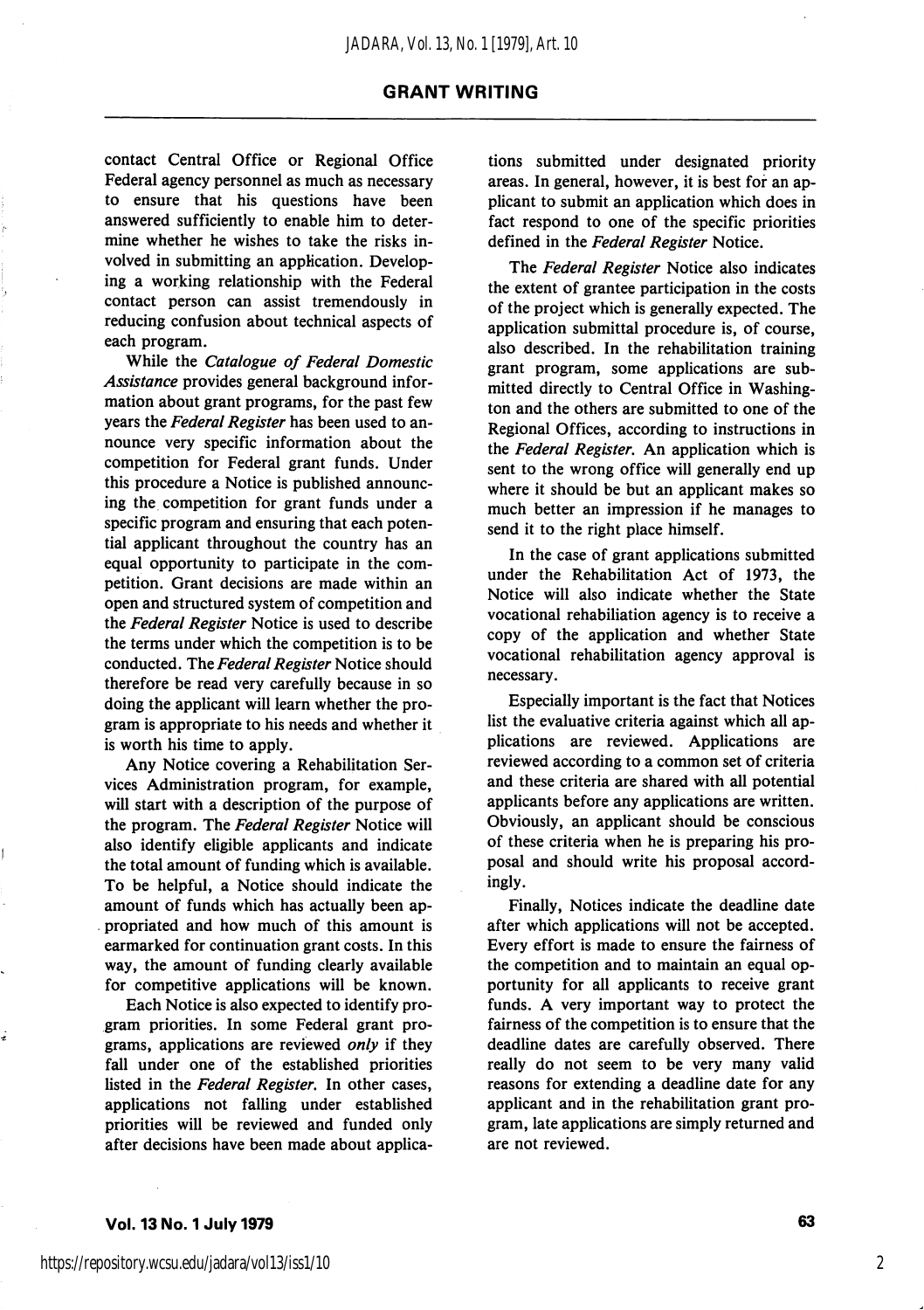### GRANT WRITING

During all phases of the information getting stage, Federal agencies officials can be con tacted and it is usually a good idea to do so. You should be sure, however, that you are discussing the program in which you are in terested with someone who really has some direct responsibility for its administration. You will sometime find yourself talking with someone who is in the Federal agency ad ministering the program but is really no better informed about it than you are.

The *second* aspect of securing grant funds is learning some of the language you will be us ing. Two very basic terms—and ones which Federal officials themselves often confuse are "contract" and "grant".

A contract is "the procurement of a service to perform a specific activity where the Federal agency has identified a need, has determined the type of program needed to meet this need, has determined the expected outcomes for the project, has selected an acceptable cost range, and knows the length of time required to com plete the program". In the case of a contract, the funding agency has specified exactly what it wants, has usually announced its specifica tions in the Commerce Business Daily, and can be expected to a strong management control after the contract has been awarded.

A grant, on the other hand, is simply "a formal gift of money where all the require ments and specifications related to a contract, are not fully determined by the Federal agen cy". The idea for a grant is proposed by the applicant developing the proposal and the grantee has management control over the use of the funds, the methods to be used, and the timetable to be followed. Although some Federal officials try to blur the differences bet ween "contract" and "grant", the distinctions are quite clear and if you are awarded a grant, you should recognize your freedom to ad minister the grant in the manner approved by the Federal agency without the direct manage ment control evidenced in a contract.

Other terms which you will need to master include "authorization" and "appropriation", "budget period" and "project period" and "regulations" and "guidelines".

Both securing the information and learning

the language have been directed towards mak ing a decision as to whether to invest the resources necessary to apply for a grant. All applications involve a certain amount of risktaking but by following the instructions of the grant agency and showing some sensitivity to the people who will be reading the application, you can reduce some of the risks. The third step, therefore, is preparing the application. Obviously one of the variables involved in how favorably an application is reviewed by the granting agency is how well it is written. Reviewers attempt to get beyond the quality of writing and into more substantive aspects of the proposal itself but it is probably accurate to say that a well written proposal does better than one which is rambling and incoherent. Good application writing seems basically to in volve simple and direct sentences organized around a series of independent ideas and using language with which reviewers can be expected to be familiar.

Good application writing emphasizes specifics and gets directly to the point. Well written applications do not rely on lengthy at tachments to explain the proposal and refrain from incorporating charts and graphs unless they are simple and easily interpreted. Good application writing takes into consideration the attention span of the reviewers who have pro bably been asked to review a number of ap plications within a prescribed period of time. Conciseness and ease of comprehension are therefore essential qualities.

In writing an application, it is a good idea to follow very closely the format for narratives suggested by the granting agency. There is nothing so very special about the agency's sug gested format but following it ensures that all those elements against which the application will be evaluated will be covered in the pro posal.

The format for presenting an application varies somewhat from agency to agency and program to program. Certain general areas seem to be required in most proposals, however.

There is always, for example, a Statement of Needs. In completing this part of the pro posal, the applicant will wish to keep the state-

3